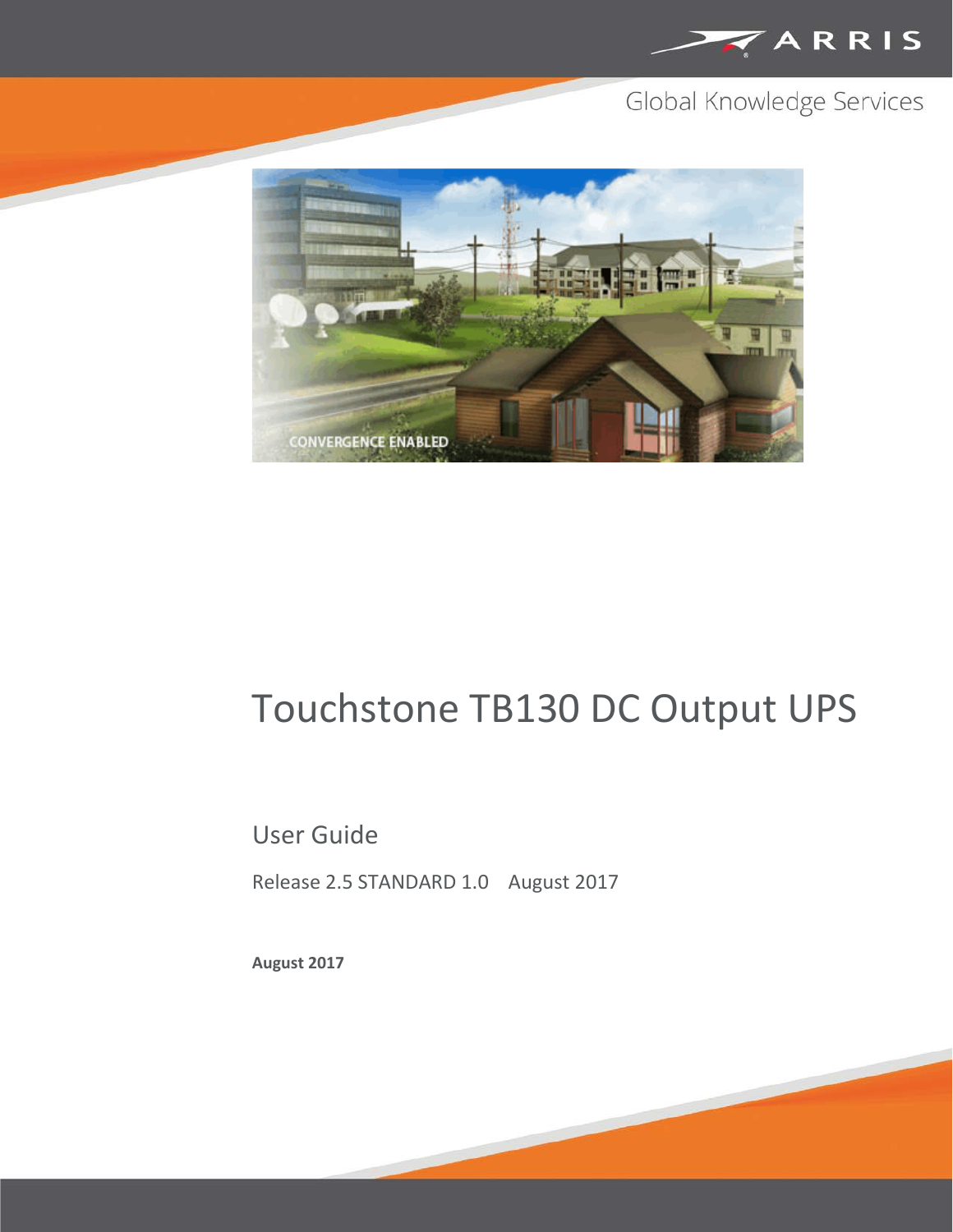Touchstone TB130 DC Output UPS User Guide Release 2.5 STANDARD 1.0

#### ARRIS Copyrights and Trademarks

© 2017 ARRIS Enterprises LLC. All Rights Reserved.

No part of this publication may be reproduced in any form or by any means or used to make any derivative work (such as translation, transformation, or adaptation) without written permission from ARRIS Enterprises LLC. ("ARRIS"). ARRIS reserves the right to revise this publication and to make changes in content from time to time without obligation on the part of ARRIS to provide notification of such revision or change.

ARRIS and the ARRIS logo are all trademarks of ARRIS Enterprises LLC. Other trademarks and trade names may be used in this document to refer to either the entities claiming the marks or the names of their products. ARRIS disclaims proprietary interest in the marks and names of others.

ARRIS provides this guide without warranty of any kind, implied or expressed, including, but not limited to, the implied warranties of merchantability and fitness for a particular purpose. ARRIS may make improvements or changes in the product(s) described in this manual at any time.

The capabilities, system requirements and/or compatibility with third-party products described herein are subject to change without notice.

#### Patent Notice

Protected under one or more of the following U.S. patents: *<http://www.arris.com/legal>* Other patents pending.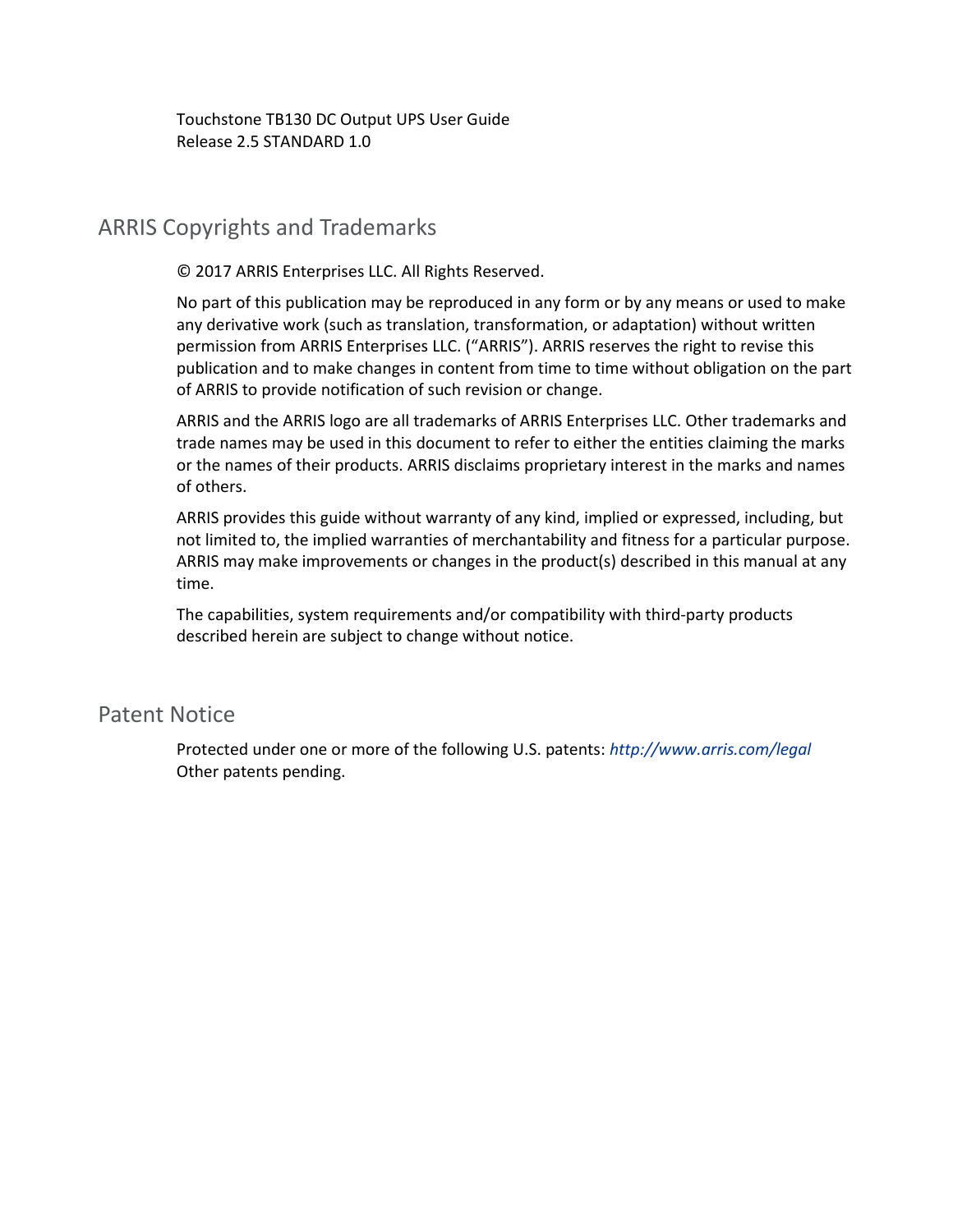## Table of Contents

| 5. |                                                                   |  |
|----|-------------------------------------------------------------------|--|
| 6. |                                                                   |  |
|    |                                                                   |  |
|    | Innovation, Science and Economic Development Canada statement: 11 |  |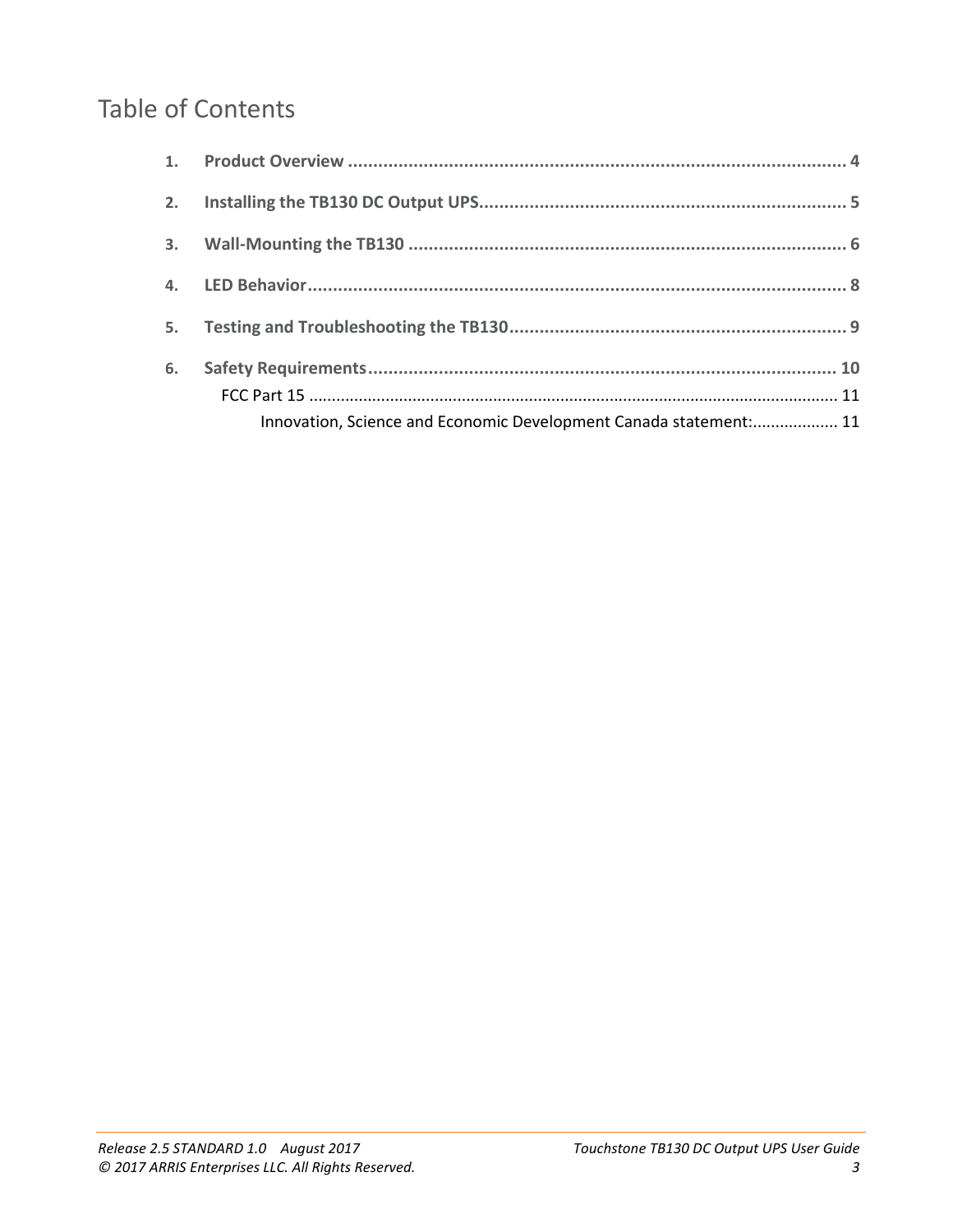## <span id="page-3-0"></span>Product Overview

The TB130 DC Output UPS provides DC voltage to a Telephony Modem or Telephony Gateway through the use of an internal DC power supply, backed by a rechargeable lithiumion battery. The TB130 DC Output UPS is an optional product that may be offered with designated ARRIS modem products, such as the TM3402 Telephony Modem. The battery can provide at least eight hours of on-hook backup time to the TM3402.

The TB130 provides a multicolor LED for visual status, and provides telemetry to the connected device for more detailed battery status information.

This guide covers the following TB130 models:

**TB130B**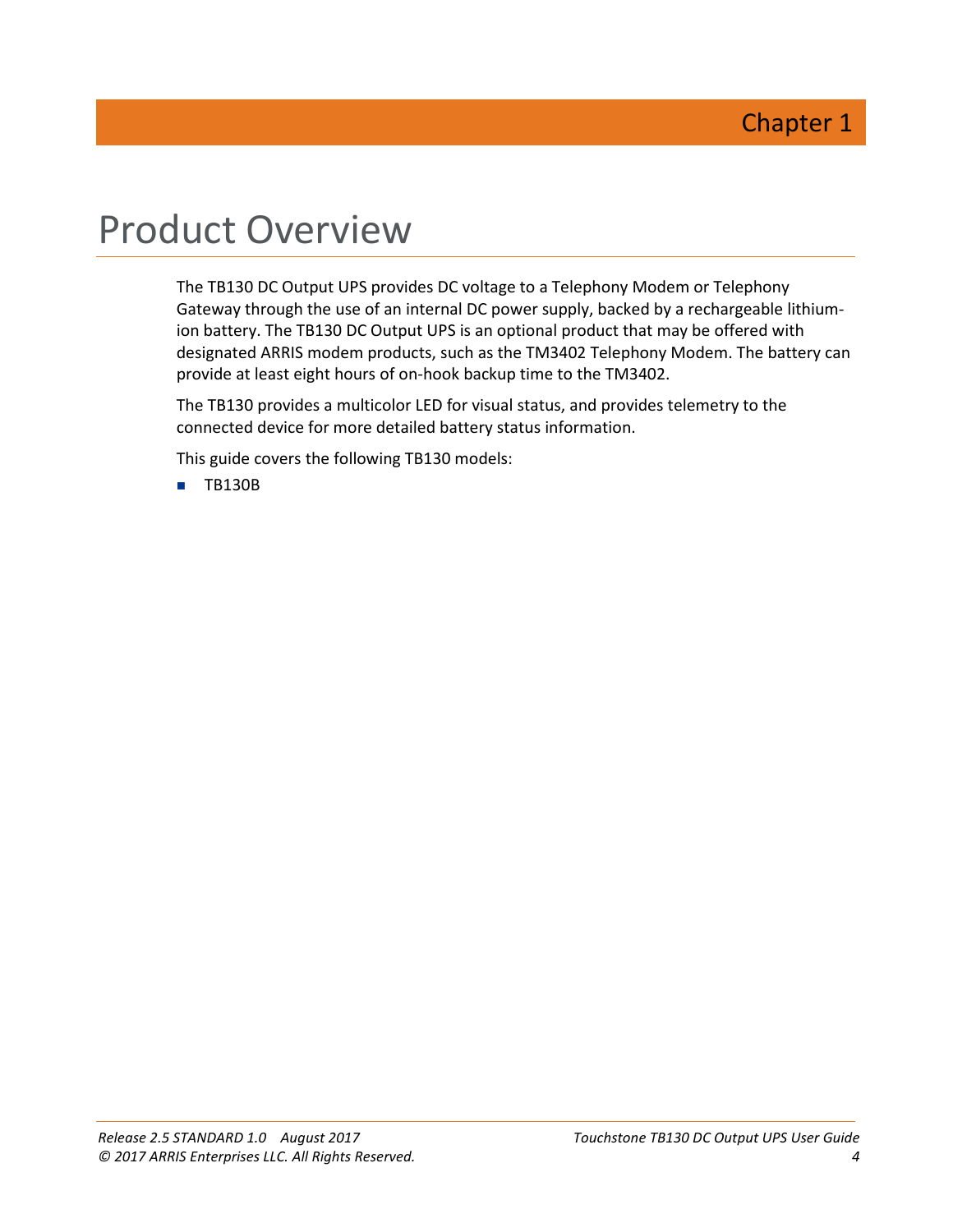# <span id="page-4-0"></span>Installing the TB130 DC Output UPS

Your Touchstone device may be shipped with a standard power adapter, or it may be shipped with a TB130 DC Output UPS.

- 1. If your Touchstone device was shipped with a TB130 DC Output UPS, skip to step 3.
- 2. If your Touchstone device was shipped with a standard power adapter, disconnect the standard power adapter from the power adapter connector on the back of your Touchstone device.

**Note**: Disconnecting the standard power adapter immediately disconnects all active phone calls and data connections.

3. Locate the custom end of the TB130 as shown in the following photo.



- 4. Orient the white tab on the custom end of the TB130 with the slot next to the power connector on the back of your Touchstone device.
- 5. Insert the custom end of the TB130 into the power adapter connector on the back of your Touchstone device. Make sure the plug is fully inserted before continuing.
- 6. Double-check that the AC power cord is securely connected to the body of the battery unit.
- 7. Insert the AC plug into a standard power outlet.

As long as all of the connections for the TB130 are securely made, the TB130 provides power to your Touchstone device, and charges the battery. The LED on the TB130 is steady green to show AC power is functioning normally. See "LED Behavior" below for more information.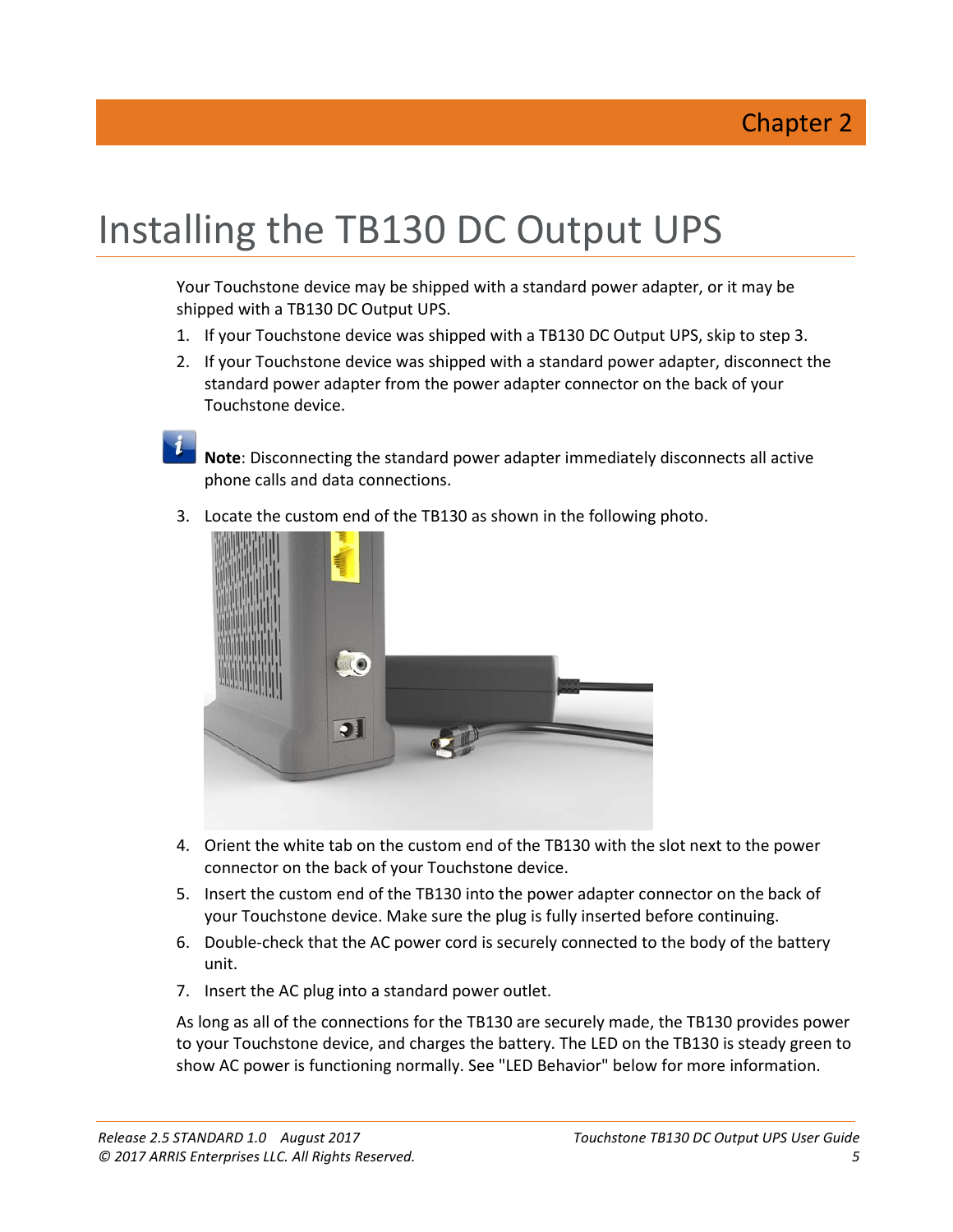If AC power fails after the battery is fully charged, then the battery provides DC power to your Touchstone device. Once AC power is restored, the TB130 recharges the battery. The LED on the TB130 flashes green to show the Touchstone device is running on battery power. Your Touchstone device may provide further information about power status. See the User Guide for your Touchstone device for details.

## <span id="page-5-0"></span>Wall-Mounting the TB130

Use this procedure to wall-mount the TB130.

Requirements

- Two screws (#10 x 1.5in wood screws or equivalent) or drywall anchors
- Pencil
- **Ruler**
- Drill with 1/8in (3.5mm) bit (for wood screws; if using drywall anchors, see the packaging for correct drill size) and driver bit
- **Level**

#### Action

To wall-mount the TB130:

1. Determine where you want to mount the TB130.

When mounting on drywall, either use drywall anchors or drive both screws into a stud.

- 2. Mark two drill points 4in (102mm) apart, vertically. Use a level to make sure they are straight.
- 3. Drill pilot holes at the marks.
- 4. If using drywall anchors, set them into the wall. If using wood screws, drive the screws into the wall.

Leave a gap of about 1/8" (3 mm) between the screw head and the wall.

5. Orient the TB130 as needed (so, for example, the AC power cord side is closest to the nearest outlet).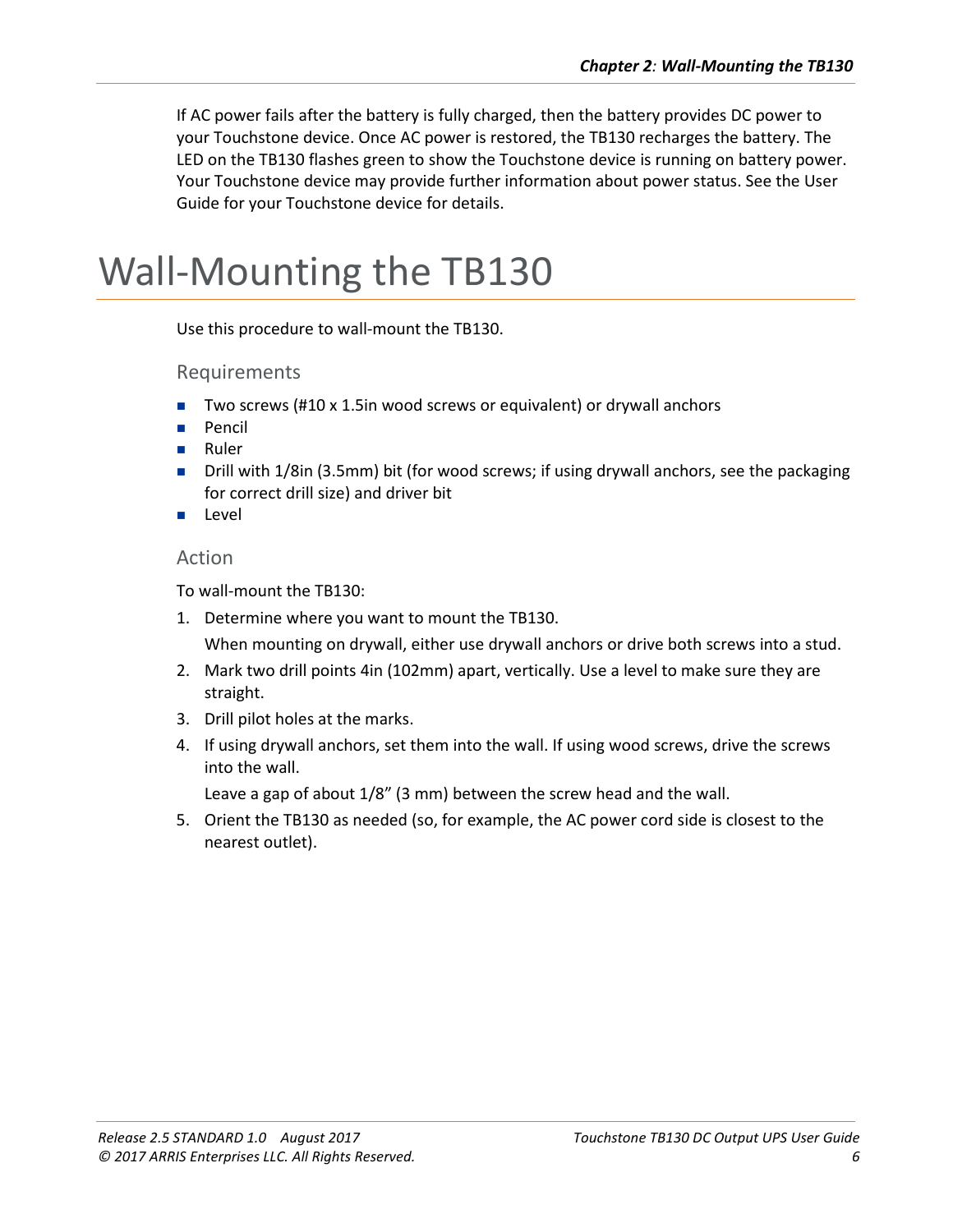6. Align the mounting holes on the TB130 (shown below) with the screws, and slide the device onto the screws. Pull gently to ensure the TB130 is secure.

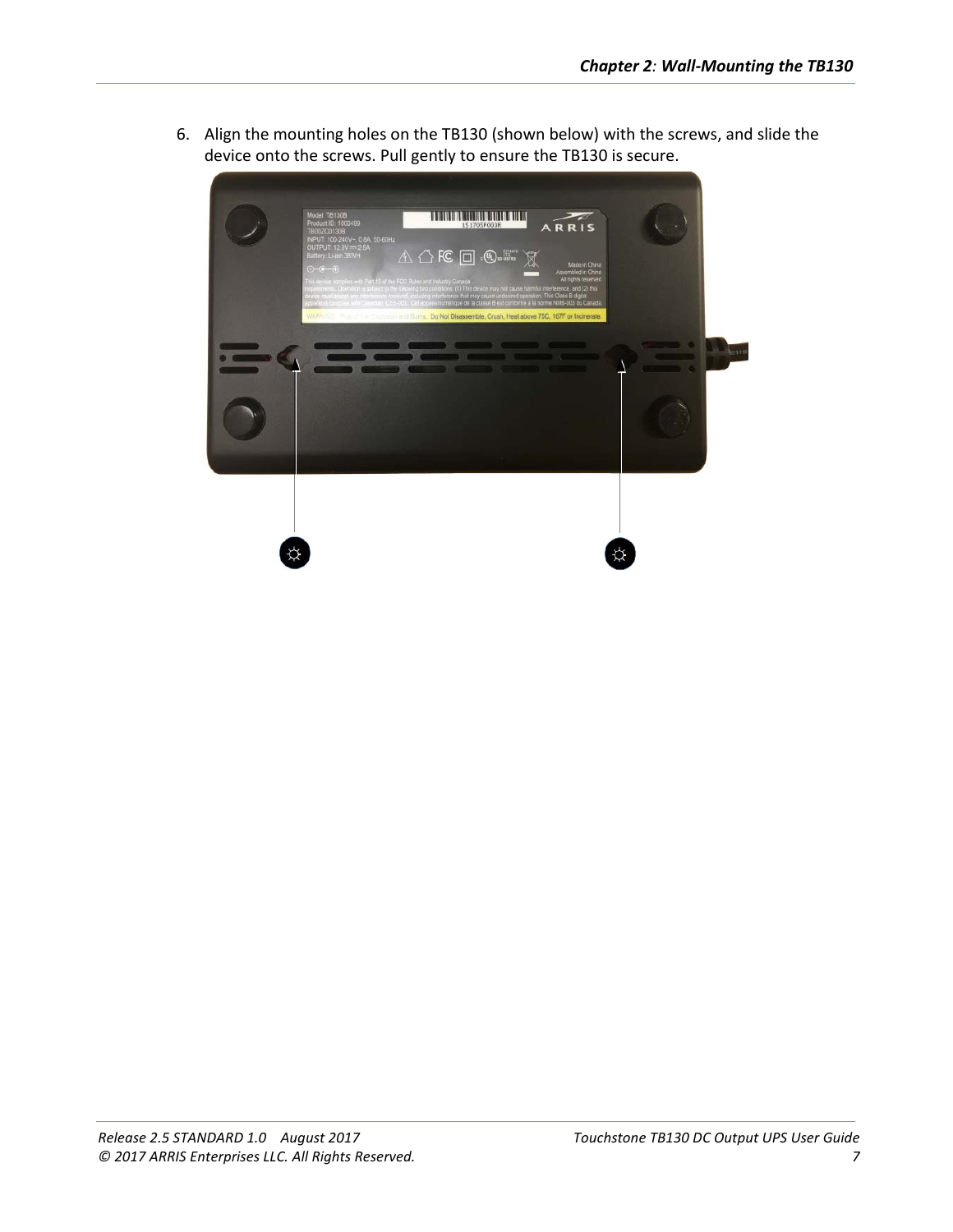# <span id="page-7-0"></span>LED Behavior

The TB130 has a single LED, **Status**, for showing the charger status. The following table describes the LED patterns during normal operation:

| Status LED (1)     | <b>Meaning</b>                                                                                                                                        |
|--------------------|-------------------------------------------------------------------------------------------------------------------------------------------------------|
| Solid green        | Normal battery operation. AC power is present.                                                                                                        |
| Slow pulsing green | Normal battery operation. Running on battery power.                                                                                                   |
| Solid red          | Battery or Charging fault. AC power is present.                                                                                                       |
| Slow pulsing red   | Battery or Charging fault. Running on battery power.                                                                                                  |
| Off                | No battery backup available. Possible causes:                                                                                                         |
|                    | The DC cord is not connected (or not fully connected) into<br>ш<br>the modem. The AC cord may or may not be connected.                                |
|                    | The DC cord is properly connected, but AC power is out (or<br>$\sim$<br>disconnected) and the battery is fully discharged. The<br>modem has no power. |
|                    | Both cords are properly connected, and AC power is<br>ш<br>available, but the TB130 has failed. The modem may or may<br>not have power.               |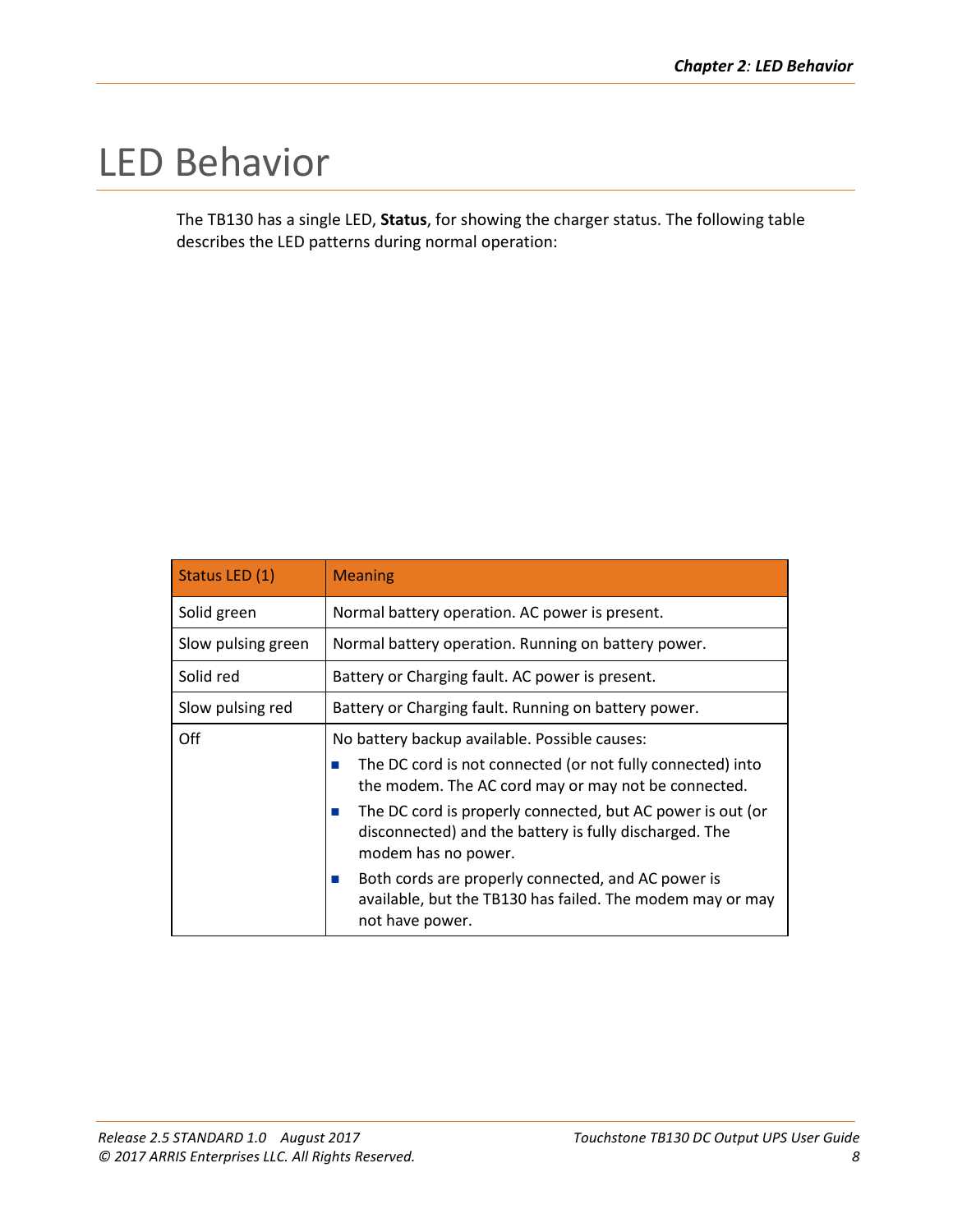# <span id="page-8-0"></span>Testing and Troubleshooting the TB130

If the LED is red, there is an internal problem with the TB130. Follow these steps to test the backup system.

- 1. Pick a time when you do not expect phone calls or need to use the broadband Internet connection. This test may remove power to the Telephony Modem or Telephony Gateway.
- 2. Disconnect the DC power cable from the Telephony Modem or Telephony Gateway, then re-insert it. This removes power to the modem. If the LED turns green, the problem was transient. The modem may download new firmware to the TB130, if available.
- 3. Disconnect AC power and allow the device to run on battery power. The device shuts down data services to preserve the battery for phone calls. Depending on the battery condition and the connected device, it may take up to 9 hours to completely discharge the battery.
- 4. Watch for the TB130 **Status** LED, and the **Power** LED on the Telephony Modem or Telephony Gateway, to turn off.
- 5. Wait one more minute, then reconnect AC power. If the TB130 **Status** LED is still red, there is a problem with either the battery itself or the internal charging system. Replace the TB130, and recycle the old unit.

**Note**: The TB130 battery should last 6 to 8 years under normal operating conditions.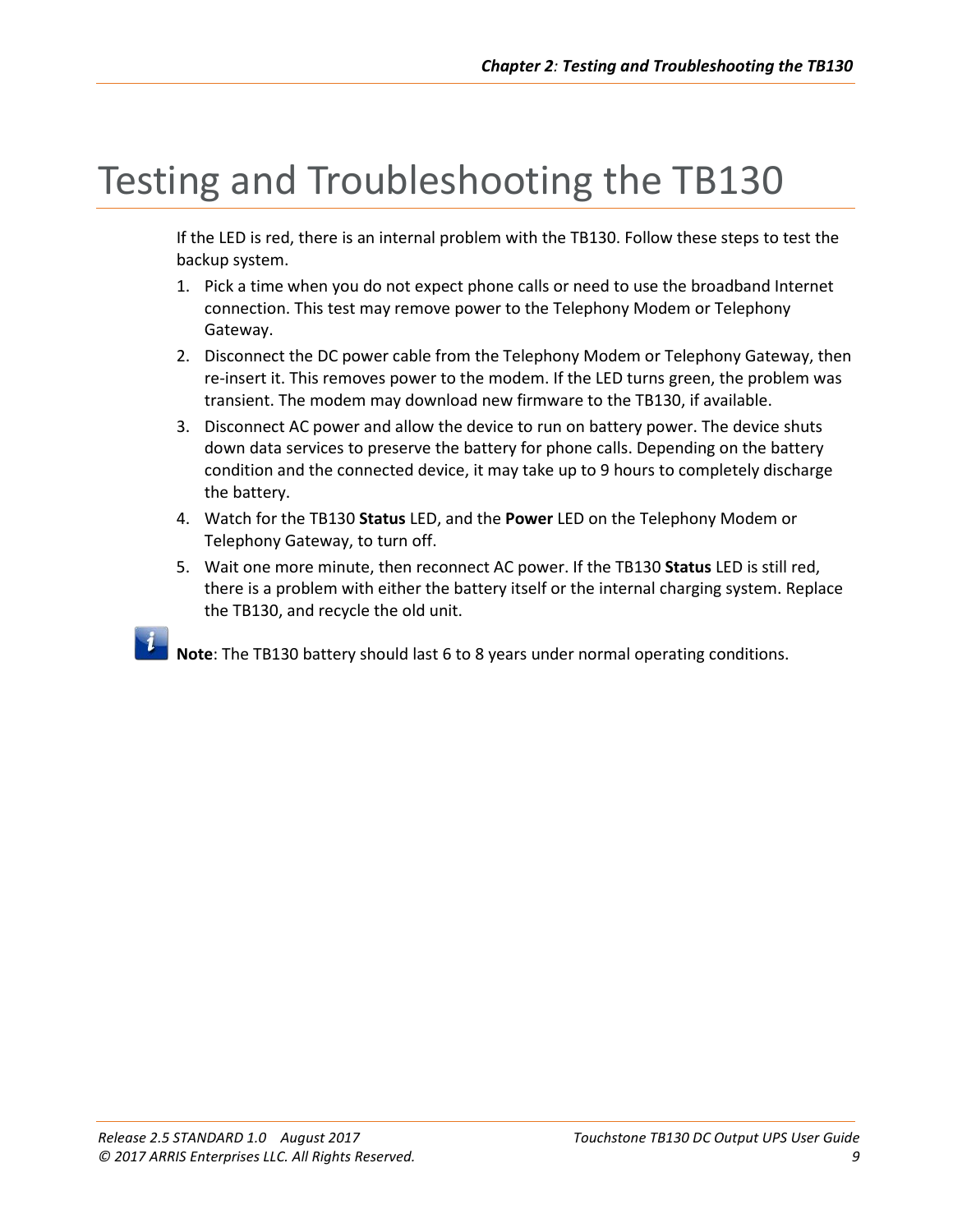# <span id="page-9-0"></span>Safety Requirements

The ARRIS DC Output UPS complies with the applicable requirements for performance, construction, labeling, and information when used as outlined below:

### **CAUTION**

#### **Risk of shock**

Mains voltages inside this unit. No user serviceable parts inside. Refer service to qualified personnel only!



#### **CAUTION**

#### **Risk of explosion**

Heating the TB130 above 75°C, or incinerating it, can cause product failure and a risk of fire or battery explosion. Do not dispose of in fire. Recycle or dispose of the TB130 responsibly and in accordance with local ordinances.

- Do not use product near water (i.e. wet basement, bathtub, sink or near a swimming pool, etc.), to avoid risk of electrocution.
- The product shall be cleaned using only a damp, lint-free, cloth. No solvents or cleaning agents shall be used.
- Do not use spray cleaners or aerosols on the device.
- Do not locate the equipment within 6 feet (1.9 m) of a flame or ignition source (i.e. heat registers, space heaters, fireplaces, etc.).
- **Equipment should be installed near the power outlet and should be easily accessible.**
- In areas of high surge events or poor grounding situations and areas prone to lightning strikes, additional surge protection may be required (i.e. PF11VNT3 from American Power Conversion).
- **E** Ensure proper ventilation. Position the DC Output UPS so that air flows freely around it.
- Do not mount the DC Output UPS on surfaces that are sensitive to heat and/or which may be damaged by the heat generated by the device or other accessories.

Product for use only with UL Listed Model 34xx Touchstone Telephony Modems and Gateways.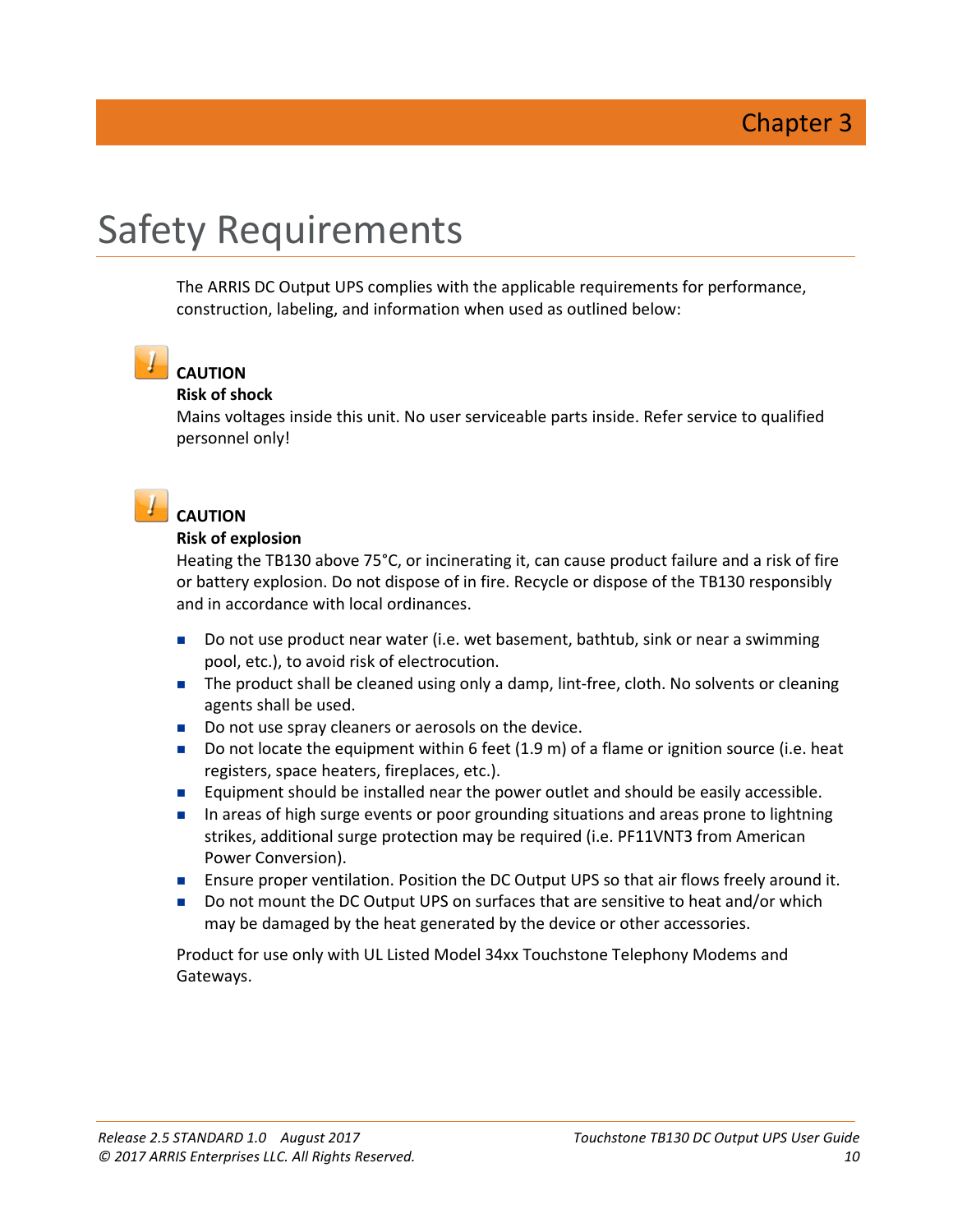## <span id="page-10-0"></span>FCC Part 15

This equipment has been tested and found to comply with the requirements for a Class B digital device under Part 15 of the Federal Communications Commission (FCC) rules. These requirements are intended to provide reasonable protection against harmful interference in a residential installation. This equipment generates, uses and can radiate radio frequency energy and, if not installed and used in accordance with the instructions, may cause harmful interference to radio communications. However, there is no guarantee that interference will not occur in a particular installation. If this equipment does cause harmful interference to radio or television reception, which can be determined by turning the equipment off and on, the user is encouraged to try to correct the interference by one or more of the following measures:

- Reorient or relocate the receiving antenna.
- Increase the separation between the equipment and receiver.
- **Connect the equipment into an outlet on a circuit different from that to which the** receiver is connected.
- Consult the dealer or an experienced radio/TV technician for help.

#### **FCC Caution**

Changes or modifications to this equipment not expressly approved by the party responsible for compliance could void the user's authority to operate the equipment.

## <span id="page-10-1"></span>Innovation, Science and Economic Development Canada statement:

This device complies with Innovation, Science and Economic Development Canada's licenceexempt RSSs. Operation is subject to the following two conditions:

(1) This device may not cause interference; and

(2) This device must accept any interference, including interference that may cause undesired operation of the device.

Le présent appareil est conforme aux CNR d'Innovation, Sciences et Développement économique Canada applicables aux appareils radio exempts de licence. L'exploitation est autorisée aux deux conditions suivantes :

1) l'appareil ne doit pas produire de brouillage;

2) l'utilisateur de l'appareil doit accepter tout brouillage radioélectrique subi, même si le brouillage est susceptible d'en compromettre le fonctionnement.